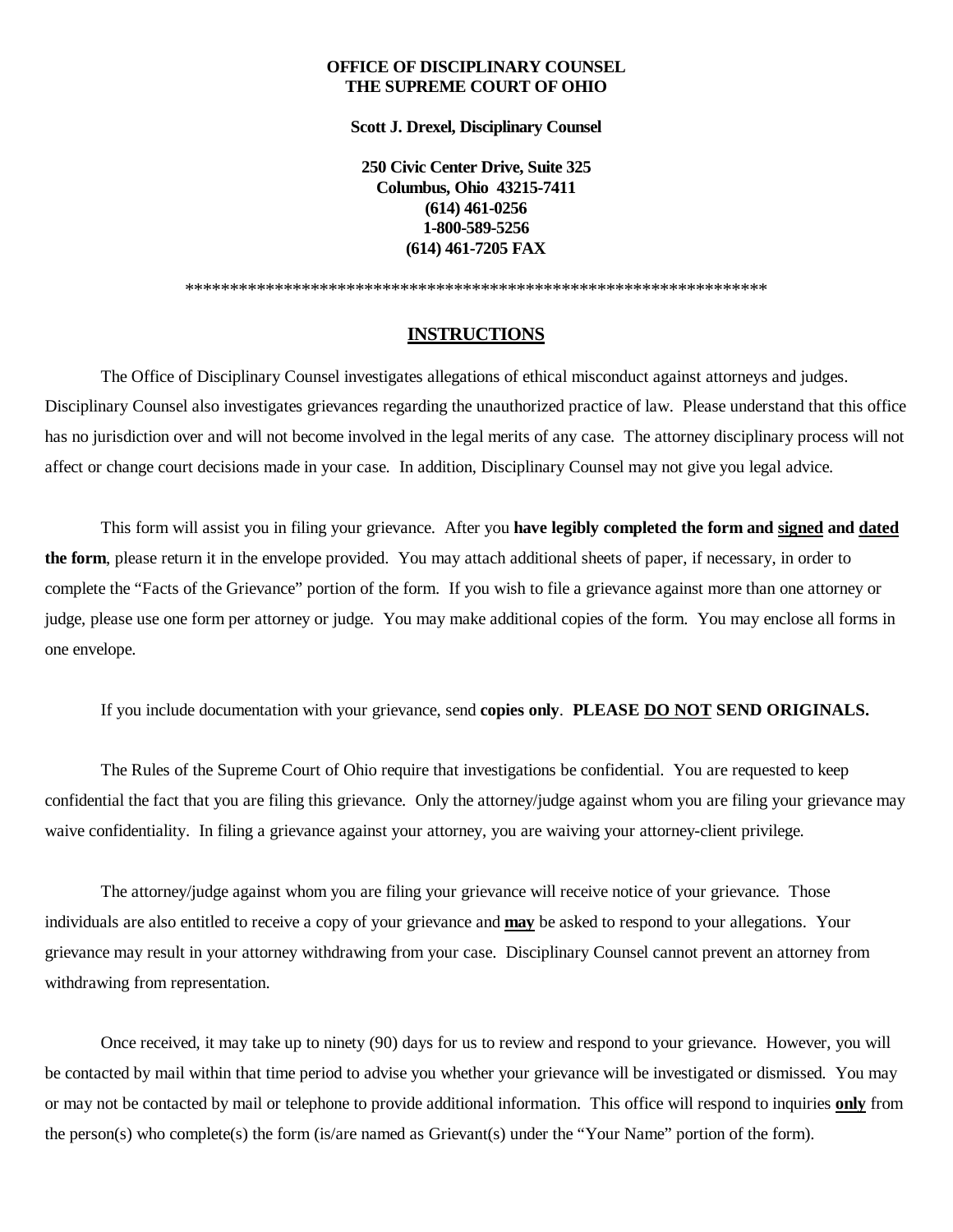#### **The Grievance Process**

A grievance sent to the Disciplinary Counsel of the Supreme Court of Ohio or to a local bar association's certified grievance committee will be reviewed to determine whether the grievance alleges a violation of the Ohio Rules of Professional Conduct and/or Code of Judicial Conduct. If there is evidence that supports the allegation of a violation, the grievance will be investigated. Following the investigation, if substantial, credible evidence is found that a violation has occurred, a formal complaint may be filed with the Board of Commissioners on Grievances and Discipline. A three-member panel of the Board will review the complaint and determine whether probable cause exists to certify it. If the complaint is certified by the Board, a hearing may be held before a different threemember panel of the Board. The panel considers the evidence and makes a recommendation to the full Board of Commissioners. The full Board then makes a recommendation to the Supreme Court of Ohio. The Court has final say on whether to discipline an attorney or judge and what sanction should be administered. A grievance is confidential until the Board certifies it as a formal complaint. A grievance or complaint can be dismissed at any point in the process.

## **Grievance Form**

| <b>YOUR NAME:</b> |                                        |                                                                                     |               |              |                 |
|-------------------|----------------------------------------|-------------------------------------------------------------------------------------|---------------|--------------|-----------------|
|                   | Last                                   | First                                                                               |               | MI           | Phone No.       |
| <b>PERMANENT</b>  |                                        |                                                                                     |               |              |                 |
|                   |                                        |                                                                                     |               |              |                 |
|                   | <b>Street</b>                          |                                                                                     |               |              |                 |
| <b>City</b>       |                                        | County                                                                              |               | <b>State</b> | <b>Zip Code</b> |
|                   | <b>ABOUT WHOM ARE YOU COMPLAINING?</b> |                                                                                     |               |              |                 |
|                   |                                        | (Please circle) ATTORNEY or JUDGE                                                   |               |              |                 |
|                   |                                        | NAME:                                                                               |               |              |                 |
|                   | Last                                   | First                                                                               |               | MI           | Phone No.       |
|                   |                                        | ADDRESS: ADDRESS:                                                                   |               |              |                 |
|                   | <b>Street</b>                          |                                                                                     |               |              |                 |
| <b>City</b>       |                                        | <b>County</b>                                                                       |               | <b>State</b> | <b>Zip Code</b> |
|                   |                                        | Have you filed this grievance with any other agency or bar association? _______ Yes |               |              | N <sub>0</sub>  |
|                   |                                        |                                                                                     |               |              |                 |
|                   |                                        | Did you receive a response?: _____ Yes _____ No IF YES, PLEASE ATTACH A COPY        |               |              |                 |
|                   |                                        | Did this attorney represent you? _______ Yes ________<br><b>No</b>                  | Type of case: |              |                 |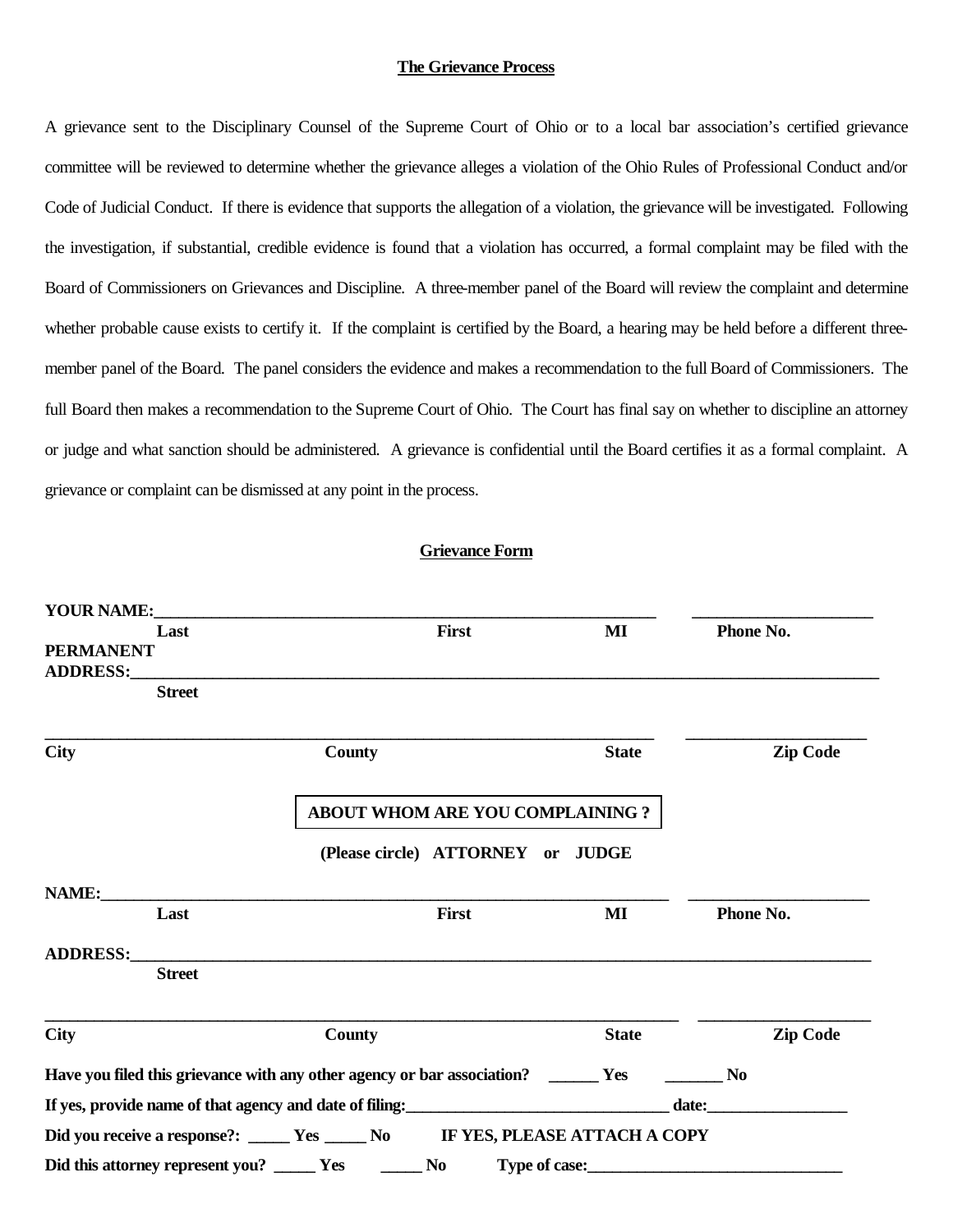| Date the attorney was hired: _________________Does s/he still represent you?: _____ Yes _________No                                         |                |  |           |
|---------------------------------------------------------------------------------------------------------------------------------------------|----------------|--|-----------|
|                                                                                                                                             |                |  |           |
| Did you sign a written fee agreement/contract? ______ Yes ______ No IF YES, PLEASE ATTACH A COPY                                            |                |  |           |
| Has the attorney sued you for fees? _______ Yes________ No                                                                                  |                |  |           |
| Have you brought civil or criminal court action against this attorney or judge? ________ Yes _________ No                                   |                |  |           |
| If yes, provide name of court and case number_                                                                                              |                |  |           |
| Result of court action: <u>contraction</u> contraction and the set of court action and the set of court action:                             |                |  |           |
| Name and contact information for attorney currently representing you, if different than attorney about whom you are<br>complaining:         |                |  |           |
| Does this grievance involve a case that is still pending before a court? The Mesingle Mo                                                    |                |  |           |
| If yes, provide name of court and case number:                                                                                              |                |  |           |
|                                                                                                                                             |                |  |           |
| <b>WITNESSES:</b>                                                                                                                           |                |  |           |
| List the name, address, and daytime telephone number of persons who can provide information, IF NECESSARY,<br>in support of your grievance. |                |  |           |
| <b>NAME</b>                                                                                                                                 | <b>ADDRESS</b> |  | PHONE NO. |
|                                                                                                                                             |                |  |           |
|                                                                                                                                             |                |  |           |
|                                                                                                                                             |                |  |           |

# **FACTS OF THE GRIEVANCE**

**\_\_\_\_\_\_\_\_\_\_\_\_\_\_\_\_\_\_\_\_\_\_\_\_\_\_\_\_\_\_\_\_\_\_\_\_\_\_\_\_\_\_\_\_\_\_\_\_\_\_\_\_\_\_\_\_\_\_\_\_\_\_\_\_\_\_\_\_\_\_\_\_\_\_\_\_\_\_\_\_\_\_\_\_\_\_\_\_\_\_\_\_\_\_\_\_\_\_\_\_**

**\_\_\_\_\_\_\_\_\_\_\_\_\_\_\_\_\_\_\_\_\_\_\_\_\_\_\_\_\_\_\_\_\_\_\_\_\_\_\_\_\_\_\_\_\_\_\_\_\_\_\_\_\_\_\_\_\_\_\_\_\_\_\_\_\_\_\_\_\_\_\_\_\_\_\_\_\_\_\_\_\_\_\_\_\_\_\_\_\_\_\_\_\_\_\_\_\_\_\_\_**

**Briefly explain the facts of your grievance in chronological order, including dates and a description of the conduct committed by this legal professional. Attach COPIES (DO NOT SEND ORIGINALS) of any correspondence and documents that support your grievance.**